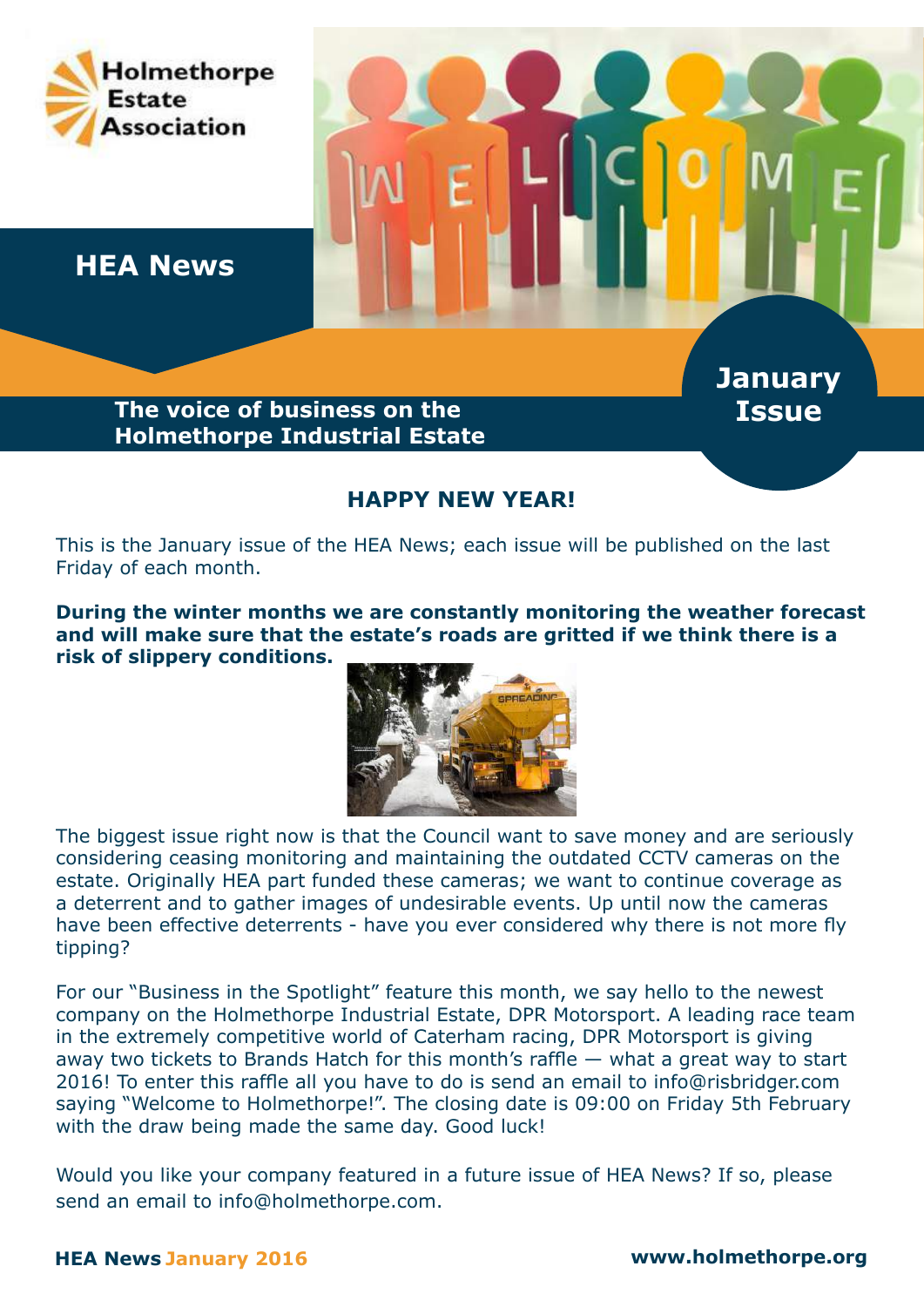

#### **In this month's issue we will be taking a look at DPR Motorsport, HEA Member and the latest company to join the Holmethorpe Industrial Estate.**

*"DPR Motorsport is a leading race team in the extremely competitive world of Caterham racing. Our 100% focus on Caterham cars ensures we can provide unrivalled technical and engineering expertise to all Caterham owners whether for road, track or race."*

DPR Motorsport offers a full range of services to help customers derive the most from their Caterham ownership. They can perform servicing, repairs, car setups and new race car builds together with providing full support for Caterham racing for both car and driver.

Based at 31 Trowers Way, the site is well situated for customers in London and adjoining areas as well as being close to Brands Hatch.

The new 6,000-square-foot workshop is a specialist service centre for Caterham sports cars which enables DPR Motorsport to provide the same quality service for Caterham road cars to complement the at circuit services provided to track and race customers.



**HEA** 



With the workshop now operational, work on the customer reception should be completed by the end of January 2016.

Derrick Rowe, the senior partner of DPR Motorsport, would like to thank Yess Electrical, Screwfix, Benchmarx Kitchens and HSS Hire for the much appreciated help. Derrick would also like to thank Jonathan Packer Bespoke Kitchens and Bathrooms, who are currently doing the office fit out.

For the chance to win two tickets to Brands Hatch sponsored by DPR Motorsport, all you have to do is send an email to info@risbridger.com saying "Welcome to Holmethorpe!". The closing date is 09:00 on Friday 5th February, with the draw being made shortly after. Good luck!



**BrandsHatch** 

*Look out for next month's featured HEA member and raffle!*

#### **Find out more at www.dpr-motorsport.com**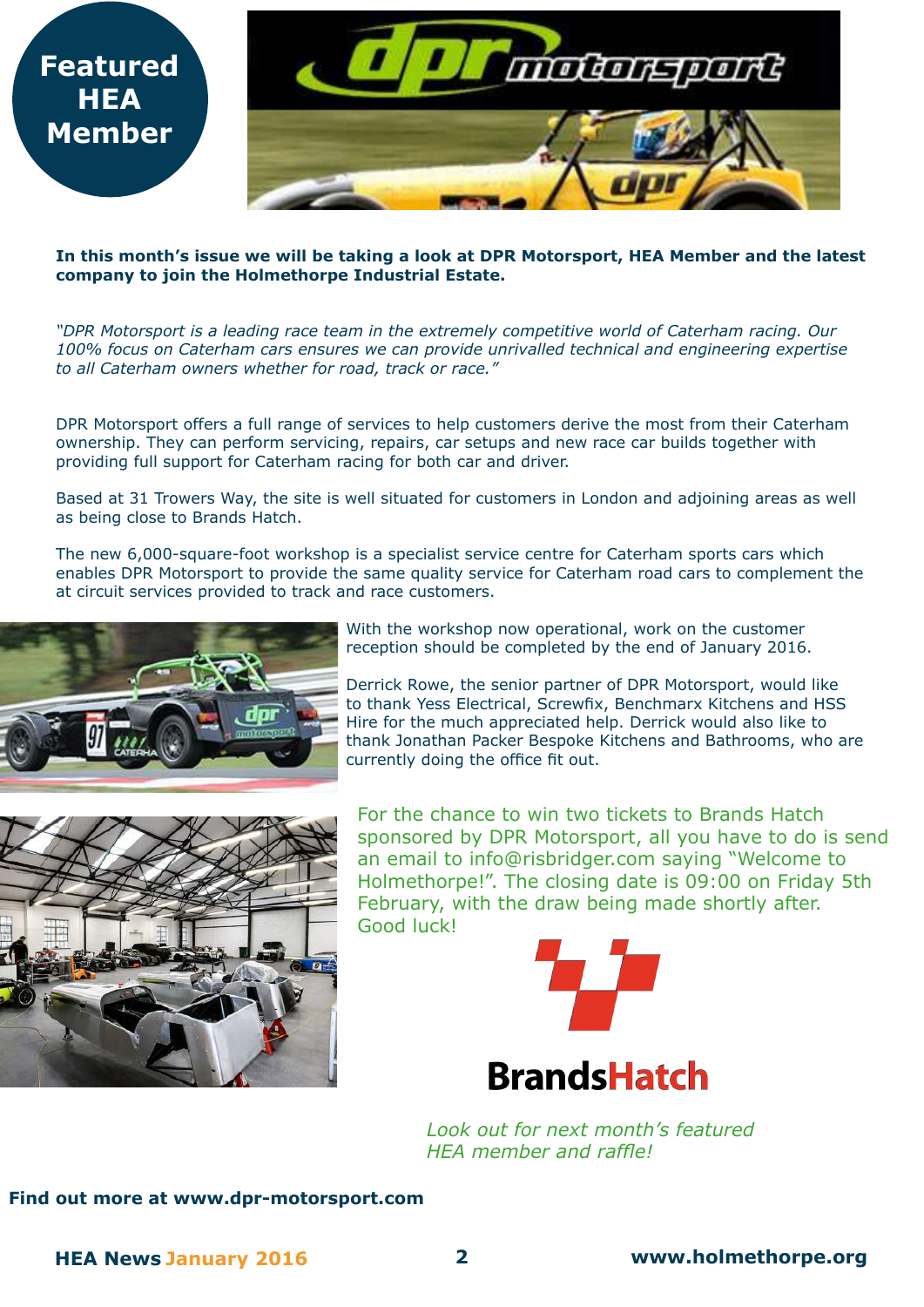# **CCTV ON THE ESTATE**

CCTV cameras on the estate and cabling back to the Monitoring Station were substantially funded 15 years ago by the Holmethorpe Estate Association together with the Council.

CCTV is a deterrent – and something all businesses should be keen to keep and improve!

CCTV can provide useful information to the police and individual companies.



#### **WHY ARE WE CONCERNED**

The cameras are old technology and do not always produce useable data.

**CCTV**

The Council is already reducing their funding and we have lost one camera due to the building of new units off Trowers Way.

We are working with Reigate and Banstead Borough Council and Surrey Police to plan improvements to camera coverage, quality and monitoring.

#### **WHAT ARE WE DOING NOW**

Planning what CCTV systems we could install as an alternative to keep our businesses safe and secure.

We are asking ALL Holmethorpe businesses to get involved and join HEA!

All Holmethorpe businesses already benefit from the work we do – so why not help us improve our services and create a bigger, better network.

HEA Committee is working hard to help our business community stay united and help each other.

Once we have systems to recommend we will stage an event to present our proposals to you all.

Every business on the estate benefits from the (voluntary) work the committee do  $-$  if you are not already a member, please join us and help us keep this estate one of the safest and most secure around.

## **Details on how to join HEA can be found at the following address: www.holmethorpe.org/news/calling-all-holmethorpe-businesses**